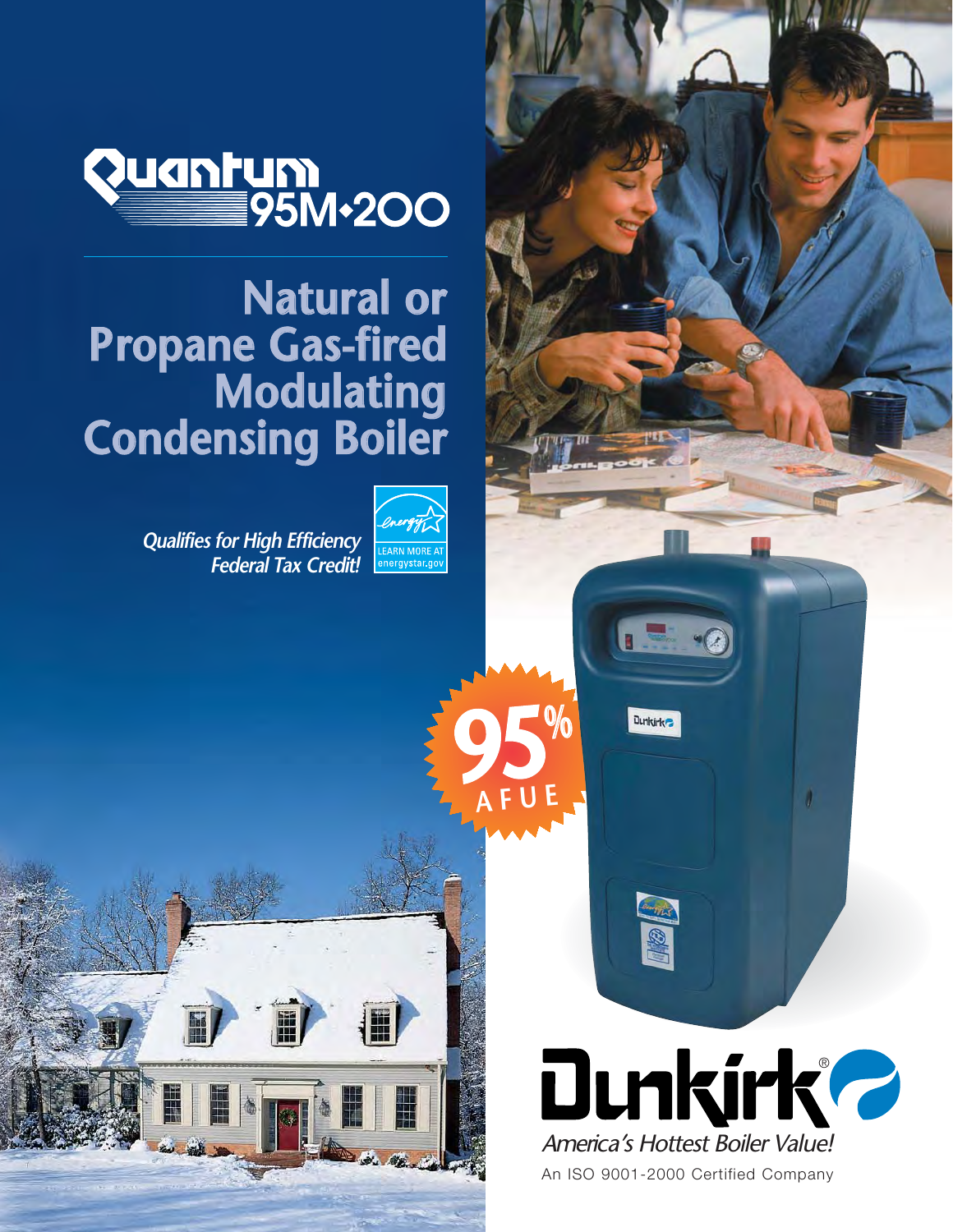# **The Value of Efficiency**

High efficiency is your solution to today's ever-increasing energy costs. As an ENERGY STAR Partner, Dunkirk is proud to offer the 95% AFUE Quantum 95M-200 gas-fired, condensing, hot water boiler.

**The Quantum 95M-200 was the first 95% AFUE boiler available and qualifies for the U.S. Federal Government's \$150 High Efficiency Homeowner Tax Credit.\*** 

You should also check with your local utility company for the availability of additional rebates.

\* For more information go to www.energystar.gov

**95%**

**AFUE**

### **Reliability and Peace of Mind**

IØ

- 15-Year Limited **Manufacturer's Warranty**
- Optional **Comfort Plus** 5 or 10 Year Extended Parts and Labor Warranty available.

■ **EZ Finance** available. Loans on approved credit through participating authorized dealers.



## uantum 95M-200

### **Cost Saving Features** Your leading value in...

■ **Infinitely Modulating Capacity from 80 to 200 MBH**

An advanced microprocessor control continuously monitors supply and return water temperature, adjusting boiler output to match building load – ideal for applications with multiple zones.

#### ■ **Outdoor Temperature Reset**

Additional savings with factory standard control, which adjusts the water supply temperature for best possible fuel economy based on actual seasonal conditions.

■ **Domestic Hot Water Priority** 

Used with an indirect hot water heater, the UB95M saves energy by redirecting heat where and when it's needed. No waiting for hot water.

## **Annual Fuel Savings**

The chart below can be used to estimate annual fuel cost savings for space heating when replacing an old inefficient boiler with a new condensing boiler.



## **Reduced Operating Costs**

The Dunkirk Q95M's electrical operating costs are lower than other high efficiency boilers because no additional dedicated pump is required to serve the boiler which is typical of competitive products. An additional dedicated pump uses about the same amount of electricity as a 100 to 200 watt light bulb resulting in an additional savings of about \$50 to \$85 per year in electrical costs.\*

\* Actual savings may vary based on electrical cost per/kW HR. Savings estimate above based on \$.10/kW HR.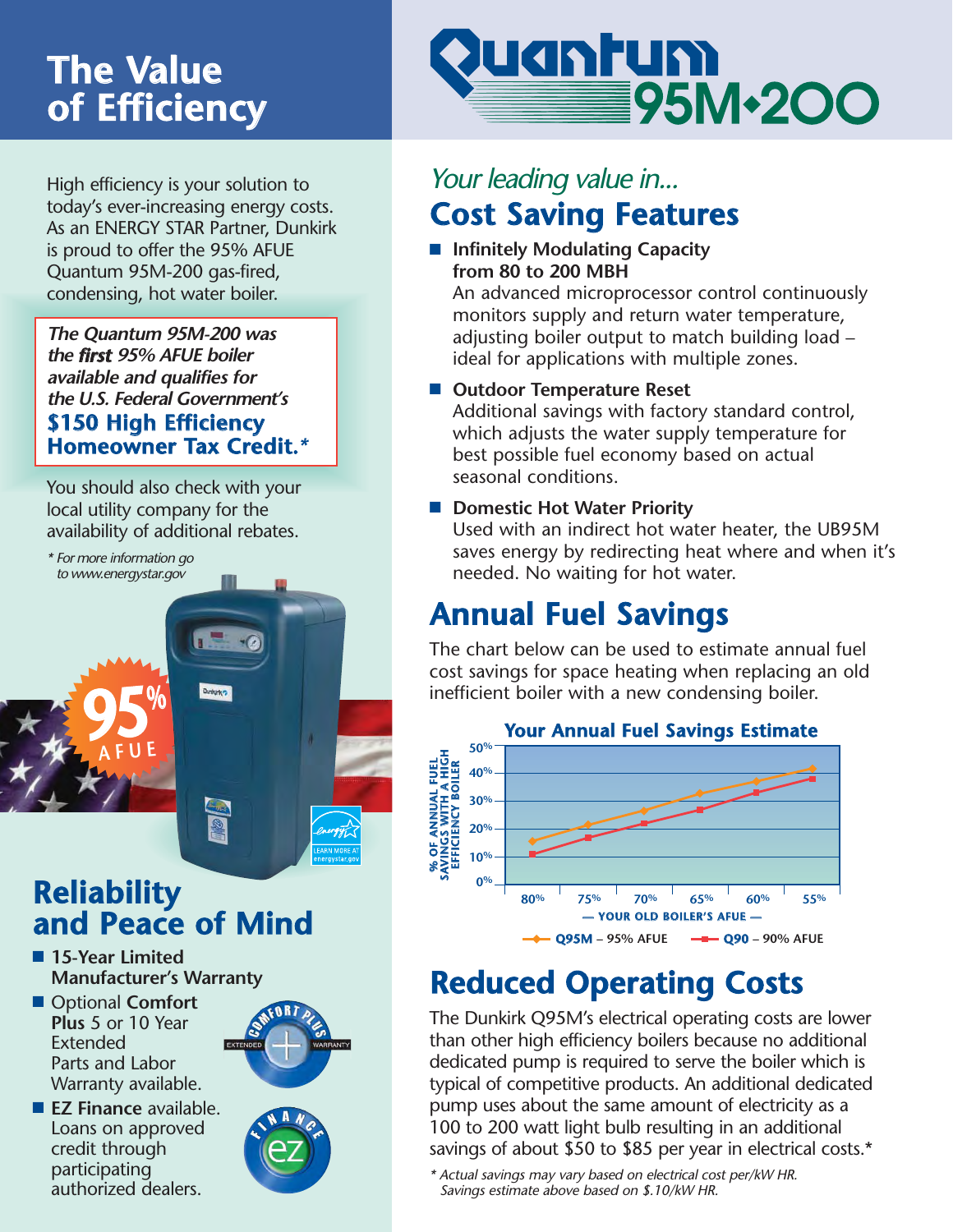





Low Pressure Drop, ASME Certified Monoblock Cast Aluminum Heat Exchanger – lightweight and corrosion resistant.

Easily accessible front mount controls.



Digital display/user interface for real time operating diagnostics and programming information.



Factory installed, probe type, LWCO accurately senses water level to help prevent dry firing. Meets local codes requirements.

#### **Q95M-200 Installation Features**

The "Dealer-Driven Design" of the Q95M-200 is engineered with installation flexibility and convenience that benefit both the installer and the homeowner.

- No Primary/Secondary dedicated piping arrangement required - One circulator can service boiler and all zones.
- Intake & Flue gasses can be piped with readily available 3" PVC up to 100 equivalent feet.
- Option of left, right or rear exit for return plumbing and gas piping.
- Piping connection options on rear and top of units facilitate multiple boiler installations with boilers located in close quarters.
- Integral Condensate Trap (No Field Assembly Required).
- Standard 115V convenience outlet.  $\bullet$

#### **Contractor Benefits**

#### **EASY INSTALLATION.** ●

- Ideal for high efficiency replacement jobs, new homes, radiant heating, and domestic hot water applications.
- No need to design / layout system (utilizes existing plumbing).\*
	- \* May require direct venting installation in homes not equipped for direct vent



100% factory tested